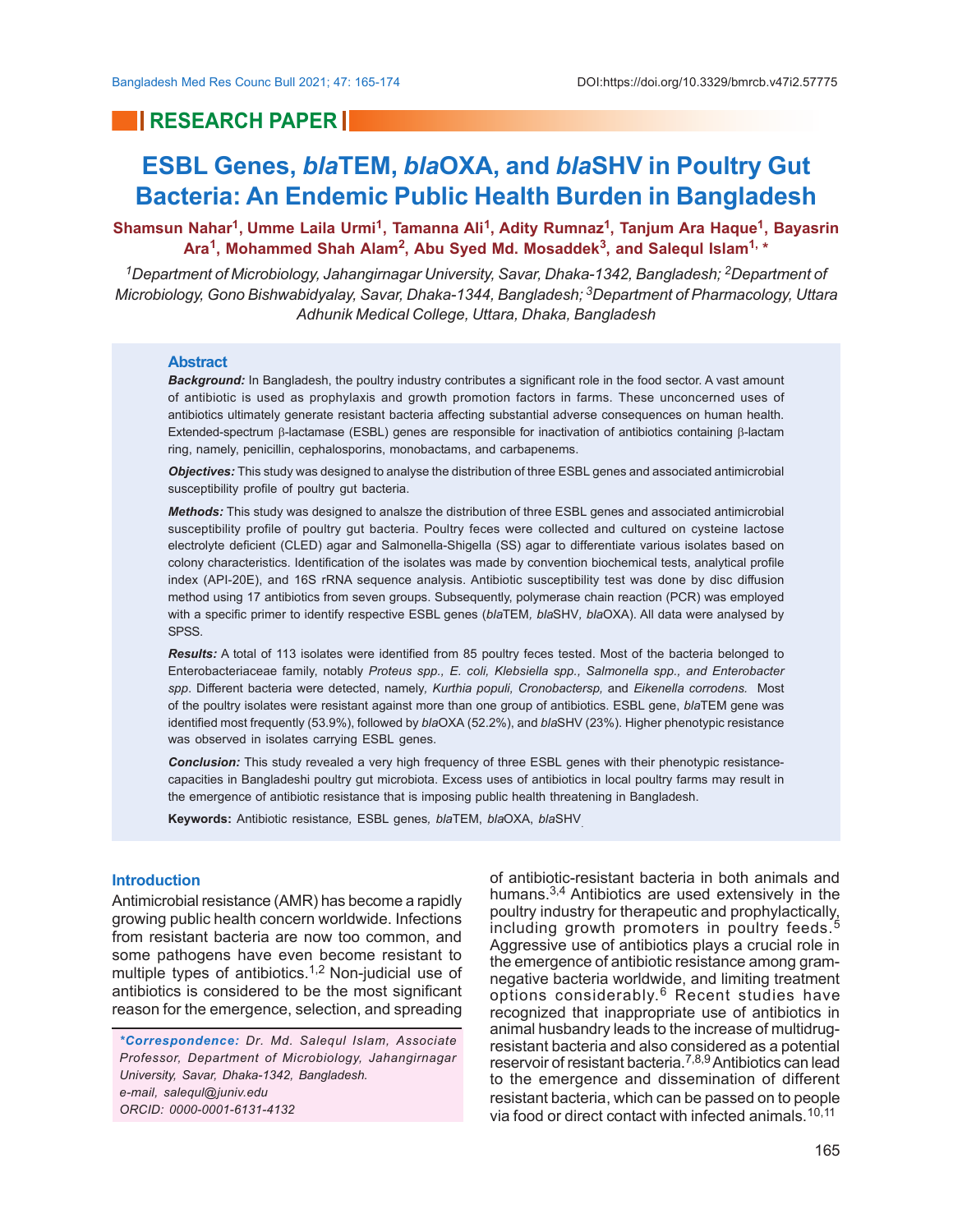Beta-lactams are the most widely used antibiotics, including natural and synthetic penicillins and their derivatives such as cephalosporins, cephamycins, monobactams, and carbapenems.12 Resistance to beta-lactam antibiotics is of special concern because of their critical importance for humans and veterinary medicine.13 Food-producing animals, especially poultry, have been suggested as a potential source for transmission of extended-spectrum beta-lactamase (ESBL)-producing bacteria to humans, either by direct contact or consumption of contaminated meat products, leading to the colonization of the intestinal tract and eventually to severe infections.<sup>14</sup> Human infection due to ESBL producing bacteria is associated with increased mortality, morbidity, high cost of hospitalization, and delay appropriate therapy. 15

ESBLs are most commonly found in Enterobacteriaceae. *Escherichia coli* and *Salmonella spp.* are often common ESBL-producers isolated in poultry and its environment.<sup>16</sup> These bacteria are resistant to penicillins, cephalosporins, and aztreonam mainly due to the production of CTX-M, TEM, and SHV b-lactamases, which are encoded by *bla*CTX-M, *bla*SHV, and *bla*TEM genes, respectively. 17,18

There is limited information about the ESBL gene carriage in Bangladeshi animal husbandry, particularly in poultry-gut bacteria. Poultry feces are a very prominent source for analyzing antibiotic-resistant bacteria and the ESBL genes. The main objective of the present study was to detect the type of bacteria in poultry feces with the extent of their antibiotic resistance and the presence of three ESBL genes, namely, *bla*SHV, *bla*TEM and *bla*OXA. Commensal bacteria represent a reservoir for these antibiotic resistance genes, which can be disseminated into different other recipient bacteria progressively. <sup>19</sup> This study unveils the local distribution of the three ESBL genes, *bla*SHV, *bla*TEM, and *bla*OXA among isolates from poultry feces in Bangladesh. Thus, the research contributes to generating some evidence-based information about the reservoir of antimicrobial resistance in a food-animal industry.

### **Materials and Methods**

*Study Design and Specimen Collection*: A crosssectional study was conducted between July 2019 and December 2019 to examine ESBL gene prevalence in bacterial isolates from chicken droppings. Poultry farms (PFs) were conveniently selected by the trained team of microbiologists, veterinary doctors, clinicians, public health professionals, statisticians as well as postgraduate students for the chicken-feces collection followed by microbiology analyses. We selected 17 PFs from areas of Savar, Hemayetpur, Manikganj, Gazipur, Tangail, and Mymensingh, where the major poultry industry is located in Bangladesh. Geographic information mapping software, ArcGIS version 10 for Windows, was used to draw a sampling spot-location map (figure 1). A structured questionnaire was approached to farm owners to enquire types of poultry chicken, their recent disease history, and records of



**Figure 1.** Sampling Areas A) Spatial locations of poultry farms and houses from where 85 poultry chicken droppings were collected from six districts in Bangladesh. B) Sampling locations were pointed inside Bangladesh map.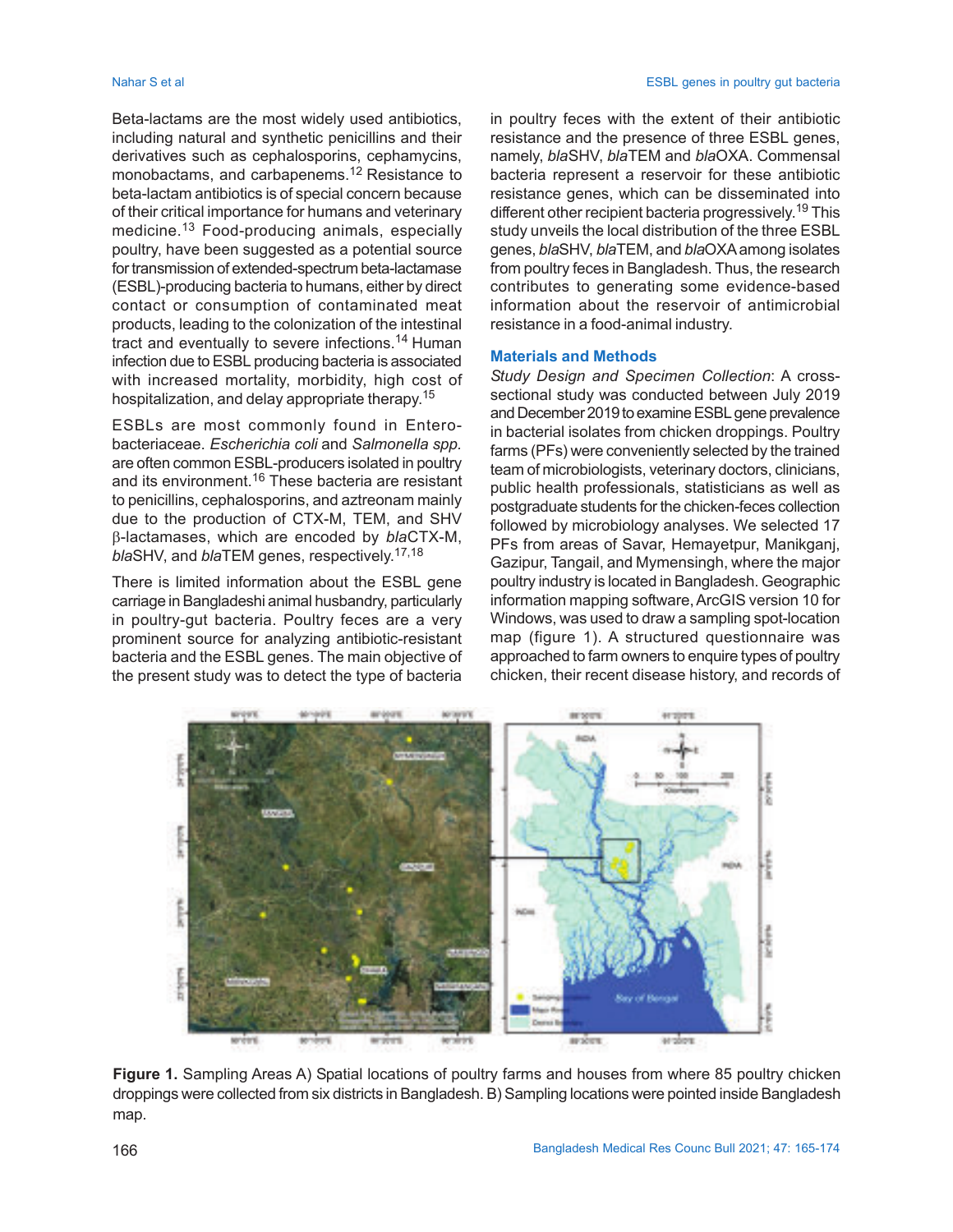antibiotics applied for treatment and/or prophylaxis. The query had also sought the farm-owners about their levels of education and attained training on animal husbandry.

*Bacterial isolation and Iidentification:* Chicken faecal samples were directly collected in specific specimen collection tube following all safety precautions and aseptic techniques. Samples were stored immediately in insulated ice-boxes and transported to the One Health Laboratory at the Department of Microbiology, Jahangirnagar University, Bangladesh. All associated microbiological and molecular biology analyses were carried out there. Long distant feces samples were dipped into Cary Blair transport medium (Oxoid, UK) before shifting into the laboratory. For bacterial isolation, approximate one gram of chickenfeces was mixed in four mL of phosphate-buffered saline (PBS), and one loopful diluted sample was streaked on a differential culture medium, cysteine-, lactose-, and electrolyte-deficient (CLED) agar (Lyophilchem, Italy) for growth of Gram-negative enteric bacilli. For the detection of *Salmonella* and *Shigella*, the diluted chick-droppings were enriched in Rappaport Vassiliadis Soya Broth (RVS Broth, Oxoid, UK) and streaked separately on Salmonella-Shigella (SS) agar (Oxoid, UK) media. After overnight incubation at 37°C, each type of bacteria was differentiated initially on their colony characteristics (figure 2a). A distinct single colony was picked-up and cultured again on tryptone soya agar (Lyophilchem, Italy) for preparing pureculture repository and for further analyses. The purified bacterial colonies were identified by conventional biochemical procedures followed by a rapid biochemical-test kit (API 20E, BioMe´rieux, Durham, NC) consisting of a set of the chromogenic panel, carbohydrate batteries, and enzymatic substrates (figure  $2b$ ). $20$ 

*Antimicrobial susceptibility testing:* Antimicrobial susceptibility testing was performed by the disc diffusion method (Kirby-Bauer disc diffusion method) on Mueller-Hinton agar (MHA) plates and the zone diameter for individual antimicrobial agents interpreted according to Clinical Laboratory Standards Institute recommendations (CLSI 2016) and then translated into sensitive, moderate or resistant categories (figure 2c).<sup>21</sup> *Bacillus cereus* ATCC 14579 was used as the quality control strain. Seventeen different commercially available antibiotic discs (Oxoid, Basingstoke, United Kingdom) belonging to seven

individual groups (Beta-lactam, Carbapenem, Sulphamethaxazol Trimethoprim, Nitrofurantoin, Fluoroquinolones, Aminoglycoside, and Macrolides) of antibiotics were used for the test. The utilized antimicrobials included Amoxycillin+Clavulinic acid (20+10ìg), Cephalexin (30ìg), Cefuroxime sodium (30ìg), Cefixime (5ìg), Ceftriaxone (30ìg), Cefepime (30ìg), Imipenem (10ìg), Sulphamethaxazol Trimethoprim (25ìg), Nitrofurantoin (100ìg), Ofloxacin (5ìg), Lomefloxacin (10ìg), Nalidixic Acid (30ìg), Ciprofloxacin (5ìg), Gentamycin (10ìg), Amikacin (30ìg), Netlimycin (30ìg) and Azithromycin (15ìg).

*Detection of ESBL specific genes:* The conventional polymerase chain reaction (PCR) method was applied for screening of all isolates for the presence of *bla*TEM, *bla*OXA, and *bla*SHV genes. The sequences of primers used in this study and specific for *bla*TEM, *bla*OXA, and *bla*SHVwere listed in Table I. For PCR, freshly cultured isolates bacteria were used to prepare template deoxyribonucleic acid (DNA) by the boiling method.22 For each PCR reaction, prepared bacterial DNA 2.0 µL was added to a 12 µL 2X PCR pre-mixture (GeneON, Germany) and five pmol of each primer (1 µL), and the remaining deionized water to make a final volume of 24 µL. Reactions underwent an initial denaturation at 95 °C for 10 min followed by 32 cycles of amplification (Applied Biosystems 2720 Thermal Cycler, Singapore), consisting of denaturation 30s at 94 °C, annealing 30s at 52 °C, extension 1 min at 72°C, and a final 7 min extension at 72°C. Amplicons (857bp, 198bp, and 768bp for *bla*TEM, *bla*OXA, and *bla*SHV, respectively) were visualized under UV light after electrophoresis through 1.2% agarose gel at 100 volts for 30 minutes, followed by staining with ethidium bromide. The standard molecular weight marker (GeneRuler, ThermoFisher Scientific, MA) was run parallel to measure specific amplicon sizes (figure 2d).

*Statistical Analysis:* Data were verified, entered, and subsequently analyzed using IBM SPSS statistics data editor. Missing data were omitted from the bivariate analysis.

This study was approved by the National Research Ethics Committee (NREC) of the Bangladesh Medical Research Council (BMRC) [BMRC/Grants/2018-2019/ 99, dated 31.10.2018]. Verbal consents were obtained from poultry farm owners and homeowners for collecting the respective chicken droppings.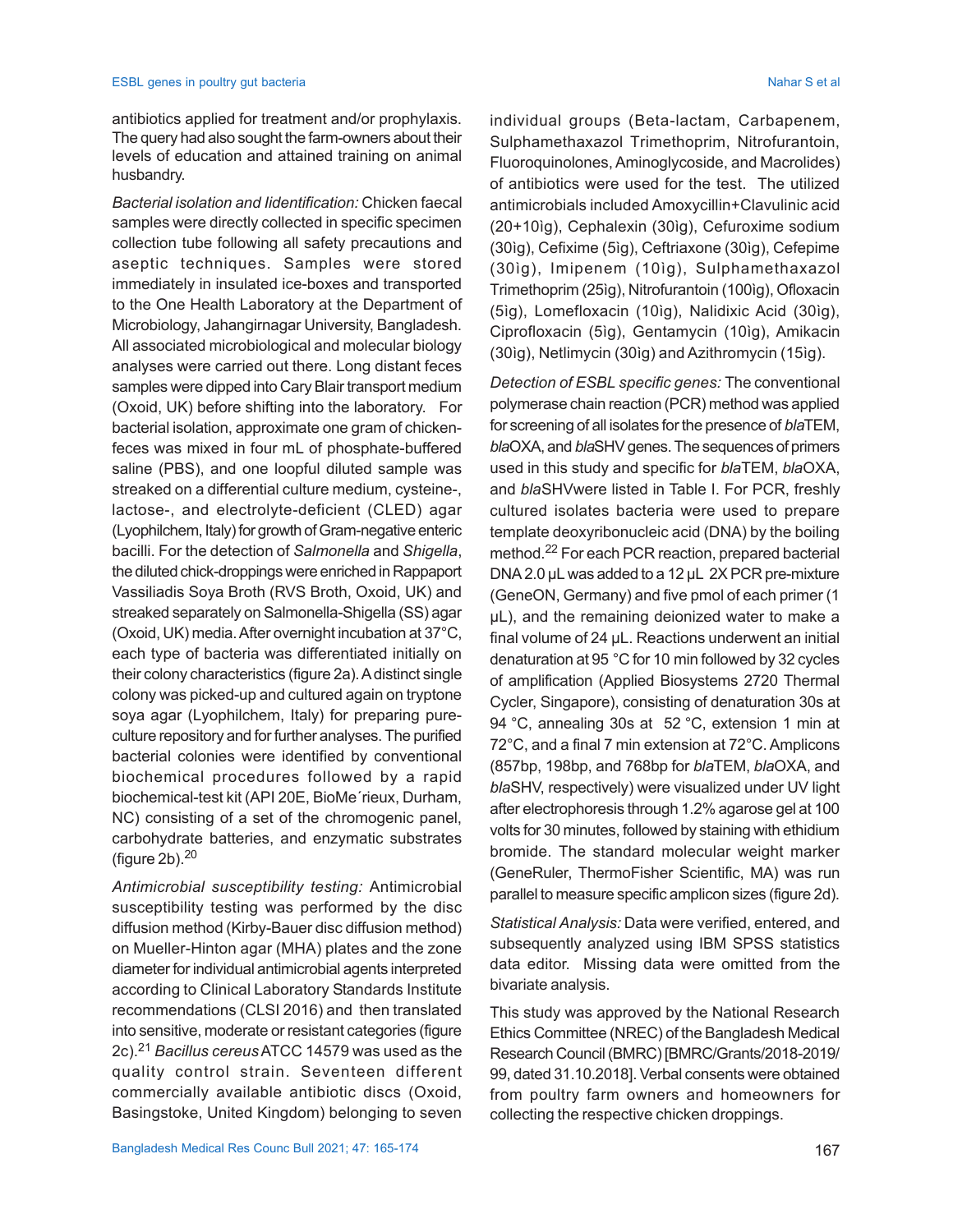

Growth on CLED medium





Escherichia coli



Antibiotic susceptibility test



**Figure 2:** Bacterial identification, antibiogram and ESBL gene detection.

a) Pre-enriched poultry droppings were inoculated on to CLED agar medium. Visible bacterial growth was observed after overnight incubation at 37°C. b) Isolates were identified by commercial API 20E kits (BioMe´rieux, Durham, NC). c) Different levels of zones of inhibition were observed after applying representation antibiotic discs on previously lawned test bacteria following CLSI guidelines. d) Amplified PCR products (857bp, 198bp, and 768bp) of the ESBL gene, *bla*TEM, *bla*OXA*bla*SHV respectively. The products underwent electrophoresis through 1% agarose gel and visualized under UV light.

| Target gene | primer  | sequence $(5'-3')$           | Amplicon size     | References         |
|-------------|---------|------------------------------|-------------------|--------------------|
| blaTEM      | Forward | <b>GAGTATTCAACATTTTCGT</b>   | 857 bp            | (Van et al., 2008) |
|             | Reverse | ACC AATGCTTAATCAGTGA         |                   |                    |
| blaOXA      | Forward | <b>GCAGCGCCAGTGCATCAAC</b>   | 198 <sub>bp</sub> | (Van et al., 2008) |
|             | Reverse | <b>CCGCATCAAATGCCATAAGTG</b> |                   |                    |
| blaSHV      | Forward | <b>TCGCCTGTGTATTATCTCCC</b>  | 768 bp            | (Van et al., 2008) |
|             | Reverse | CGCAGATAAATAACCACAATG        |                   |                    |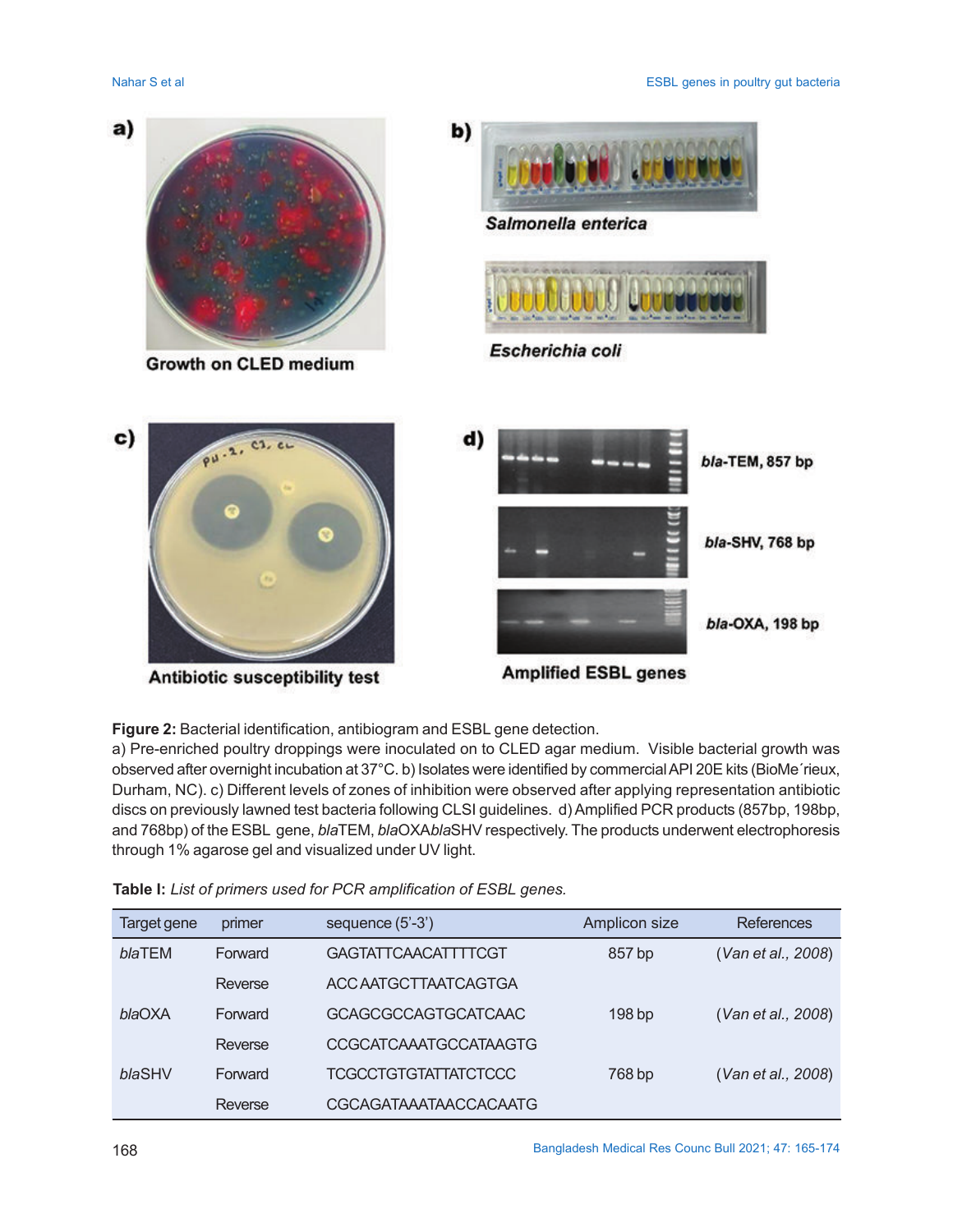### ESBL genes in poultry gut bacteria Nahar S et al. Nahar S et al. Nahar S et al. Nahar S et al. Nahar S et al.

### **Results**

*Study Farms and Samples:* Small- and medium-scale poultry farms (PFs) have been expanded extensively in commercial and traditional levels in Bangladesh. A total of 85 feces housed in 17 poultry farms in six districts of Bangladesh were screened for distinct types of enteric bacteria (figure 1).

*Isolation and Identification of Chicken Feces Bacteria:* A total of 113 isolates were yielded from the 85 poultry feces examined. As a whole, all the poultry feces yielded at least one or more types of bacteria. Very few culture plates appeared no growth, where we repeated the procedure the next day from preserved samples to validate prior results. Any discordant of the two cultureresults were excluded from the analysis. The 113 poultry faeces isolates were classified as, 20 *E. coli*, 62 *Proteus spp.*, 11 *Klebsiella spp.*, 10 *Salmonella spp.*, three *Shigella spp.*, and three *Pseudomonas spp.* Four different bacteria, namely *Enterobacter, Kurthia populi, Cronobacter, and Eikenella corrodens* had also been identified in (figure 3).

*Antibiotic Susceptibility Profiles of Isolates:* The isolates were subjected to antimicrobial susceptibility tests against 17 different antimicrobial agents of seven groups in order to evaluate their resistance patterns. The phenotypic susceptibilities of the isolates against the different tested antimicrobial agents have been summarised (table II). The majority of the isolates exerted resistance to more than one group of antibiotics. The result of disc diffusion susceptibility testing revealed that all of the *Proteus spp.* were resistant to Cephalexin, Nitrofurantoin, and Lomefloxacin. The susceptibility rate of isolated *Proteus spp.* to other antibiotics was: Ceftriaxone 51.6%; Amikacin 54.8%; Gentamycin 41.9%; Netlimycin 35.4%. Less than 20% of *Proteus spp,* isolates were sensitive to all other tested antibiotics.

Besides resistance to all antibiotics of fluoroquinolone group, *Klebsiella spp* also resistant to Cephalexin, Cefuroxime sodium, Sulphamethaxazol-Trimethoprim, Nitrofurantoin, and Netlimycin. About 36% of *Klebsiella spp.* were sensitive to Ceftriaxone and Amikacin.

|                   |                         | Susceptibility among tested isolates, n (%) |          |                                |         |          |             |               |
|-------------------|-------------------------|---------------------------------------------|----------|--------------------------------|---------|----------|-------------|---------------|
| Group             | Antibiotics             | <b>Proteus</b>                              |          | Klebsiella Salmonella Shigella |         | E. coli  | Pseudomonas | <b>Others</b> |
|                   |                         | spp.                                        | spp.     | spp.                           | spp.    | $(n=20)$ | spp.        | $(n=4)$       |
|                   |                         | $(n=62)$                                    | $(n=11)$ | $(n=10)$                       | $(n=3)$ |          | $(n=3)$     |               |
| $\beta$ -lactam   | Amoxycillin-Clavulanate | 2(3.2)                                      | 1(9.1)   | 1(10)                          | 1(33.3) | 0(0)     | 0(0)        | 0(0)          |
|                   | Cephalexin              | 0(0)                                        | 0(0)     | 0(0)                           | 0(0)    | 0(0)     | 0(0)        | 0(0)          |
|                   | Cefuroxime              | 6(9.6)                                      | 1(9.1)   | 1(10)                          | 0(0)    | 1(5)     | 0(0)        | 0(0)          |
|                   | Cefixime                | 4(6.4)                                      | 0(0)     | 0(0)                           | 0(0)    | 2(10)    | 0(0)        | 0(0)          |
|                   | Ceftriaxone             | 32(51.6)                                    | 4(36.3)  | 2(20)                          | 1(33.3) | 15(75)   | 0(0)        | 1(25)         |
|                   | Cefepime                | 6(9.6)                                      | 1(9.1)   | 1(10)                          | 1(33.3) | 2(10)    | 0(0)        | 0(0)          |
|                   | Imipenem                | 11 (17.74)                                  | 1(9.09)  | 2(20)                          | 0(0)    | 6(30)    | 1(33.3)     | 1(25)         |
| Co-trimoxazole    | TMP/SMX <sup>a</sup>    | 1(1.6)                                      | 0(0)     | 0(0)                           | 0(0)    | 0(0)     | 0(0)        | 0(0)          |
| Nitrofuran        | Nitrofurantoin          | 0(0)                                        | 0(0)     | 0(0)                           | 0(0)    | 0(0)     | 0(0)        | 0(0)          |
| Quinolone/        | Ciprofloxacin           | 5(8.7)                                      | 0(0)     | 0(0)                           | 0(0)    | 6(30)    | 0(0)        | 0(0)          |
| Fluoroquinolone   | Nalidixic Acid          | 1(1.6)                                      | 0(0)     | 0(0)                           | 0(0)    | 1(5)     | 0(0)        | 0(0)          |
|                   | Ofloxacin               | 2(3.2)                                      | 0(0)     | 0(0)                           | 1(33.3) | 3(15)    | 1(33.3)     | 0(0)          |
|                   | Lomefloxacin            | 0(0)                                        | 0(0)     | 0(0)                           | 0(0)    | 1(5)     | 0(0)        | 0(0)          |
| Aminoglycoside    | Gentamycin              | 26 (41.9)                                   | 2(18.2)  | 1(10)                          | 3(100)  | 15(75)   | 0(0)        | 0(0)          |
|                   | Amikacin                | 34 (54.8)                                   | 4(36.4)  | 4(40)                          | 3(100)  | 10(50)   | 1(33.3)     | 1(25)         |
|                   | Netilmicin              | 22(35.4)                                    | 0(0)     | 1(10)                          | 1(33.3) | 5(25)    | 1(33.3)     | 1(25)         |
| <b>Macrolides</b> | Azithromycin            | 12(19.4)                                    | 1(9.1)   | 1(10)                          | 1(33.3) | 3(15)    | 1(33.3)     | 1(25)         |

**Table II:** Antimicrobial susceptibility profiling of identified bacteria from poultry feces

a, Trimethoprim/sulfamethoxazole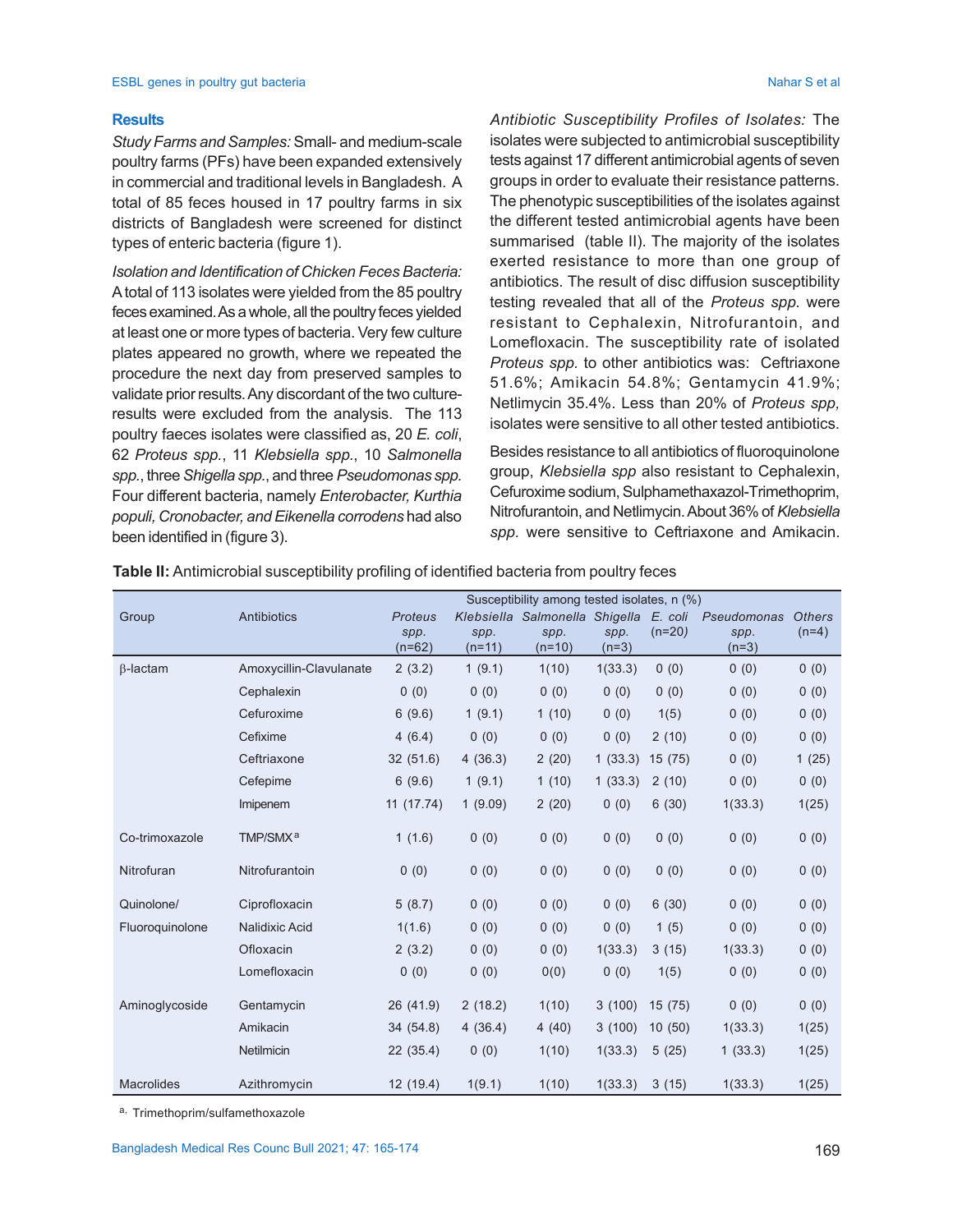Besides against Gentamicin (18.2%), less than 10% sensitivity was shown by all of the *Klebsiella spp.* against tested antibiotics.

All of the isolated *Salmonella spp.* was resistant to Cephalexin, Cefixime, Sulphamethaxazol Trimethoprim, Nitrofurantoin, and all antibiotics of fluoroquinolone group. Around 40% of *Salmonella spp.* were sensitive to Amikacin, 20% sensitive to Ceftriaxone, and Imipenem and 10% sensitive against the rest of the tested antibiotics. In the case of isolated *Shigella spp.*, sensitivity was 100% against Gentamycin and Amikacin, whereas 33.3% isolates were sensitive against Amoxycillin+Clavulinic acid, Ceftriaxone, Cefepime, Ofloxacin, Netlimycin, and Azithromycin.

Furthermore, the results of the antimicrobial susceptibility test revealed that *E. coli* showed 100% resistance to Amoxicillin+Clavulanic acid, Cephalexin, Sulphamethaxazol-Trimethoprim, and Nitrofurantoin. However, 75% of the isolates showed susceptibility against Ceftriaxone and Gentamycin, 50% against Amikacin, and 30% against ciprofloxacin and Imipenem. Only 5–25% *E. coli* showed susceptibility to all Cefuroxime, Cefixime, Cefepime, Ofloxacin, Lomefloxacin, Nalidixic Acid, Netlimycin, Azithromycin. Except for Ofloxacin, all antibiotics of fluoroquinolone and beta-lactam groups showed resistance to all isolated *Pseudomonas spp*. Over 33.0% of isolates remained sensitive to all other tested antibiotics. Over all 25% of *Pseudomonas spp.* isolates were sensitive against Ceftriaxone, Imipenem, Amikacin, Netlimycin, and Azithromycin.

*Distributions of the ESBL genes:* The PCR data revealed that the *bla*TEM gene was the most frequent (53.9%) followed by the *bla*OXA (52.2%) and finally the *bla*SHV (23%) respectively. The overall frequency of ESBL genes among different bacteria (figure 4). None of the *Shigella spp.* contained a *bla*SHV gene where the *bla*OXA gene detected in all *Pseudomonas spp*. 62.9% *Proteus spp* contained *bla*OXA gene besides 54.5% *Klebsiella spp,* and 55% *E. coli* contain *bla*TEM gene.

*Association of blaTEM, blaSHV, and blaOXA:* Three different ESBL gene variants were detected. *bla*TEM was found to be more prevalent, followed by *bla*OXA. Association of the three ESBL genes to their phenotypic resistance to  $\beta$ -lactam group antibiotics (table III). The resistance range of *bla*TEM-containing isolates varied from 82% to 100% against all tested â-lactam antibiotics. The level of resistance was appeared almost similar to those isolates without harboring the *bla*TEM gene. *bla*SHV-containing isolates showed almost equal levels of resistance compared to isolates without carrying *bla*SHV. All the 26 isolates carrying *bla*SHV showed 100% harmony of phenotypic resistance to cefixime, a third-generation cephalosporin. However, 93% of the isolates with *bla*SHV also showed resistance to the antibiotic. Association of *bla*OXA was somewhat stronger than those of *bla*TEM and *bla*SHV, incurring phenotypic resistance to â-lactam antibiotics. Isolates carrying *bla*OXA showed overall higher phenotypic resistance; notably, resistance to ceftriaxone was 61% in *bla*OXA-positive isolates that 40% in *bla*OXA-negative bacteria.

Altogether, there were no statistically significant associations found between the antimicrobial susceptibility and the presence of the ESBL genes. A smaller sample size may affect the statistical association observed in this study.

| <b>ESBL</b> |                 |           | Genes% of phenotypic resistance to $\beta$ -lactam antibiotics |                                                     |           |             |             |             |
|-------------|-----------------|-----------|----------------------------------------------------------------|-----------------------------------------------------|-----------|-------------|-------------|-------------|
|             |                 | Amoxiclav |                                                                | Cephalexin Cefuroxime Cefixime Ceftriaxone Cefepime |           |             |             | Imipenem    |
|             |                 | (30µg)    | $(30\mu g)$                                                    | $(30\mu g)$                                         | $(5\mug)$ | $(30\mu g)$ | $(30\mu g)$ | $(10\mu g)$ |
| bla-TEM     | Presence (n=61) | 95        | 100                                                            | 91                                                  | 95        | 42.62       | 90          | 82          |
|             | Absence (n=52)  | 96        | 100                                                            | 92                                                  | 94        | 61.5        | 90          | 79          |
| bla-SHV     | Presence (n=26) | 96        | 96                                                             | 84.6                                                | 100       | 50          | 88          | 65          |
|             | Absence (n=87)  | 95        | 100                                                            | 94                                                  | 93        | 51.7        | 90.8        | 80          |
| bla-OXA     | Presence (n=59) | 96.6      | 100                                                            | 89.8                                                | 96.6      | 61          | 89.8        | 86          |
|             | Absence (n=54)  | 94        | 100                                                            | 94                                                  | 92.5      | 40.7        | 90.7        | 74          |

### **Table III:** Association of ESBL genes and phenotypic resistance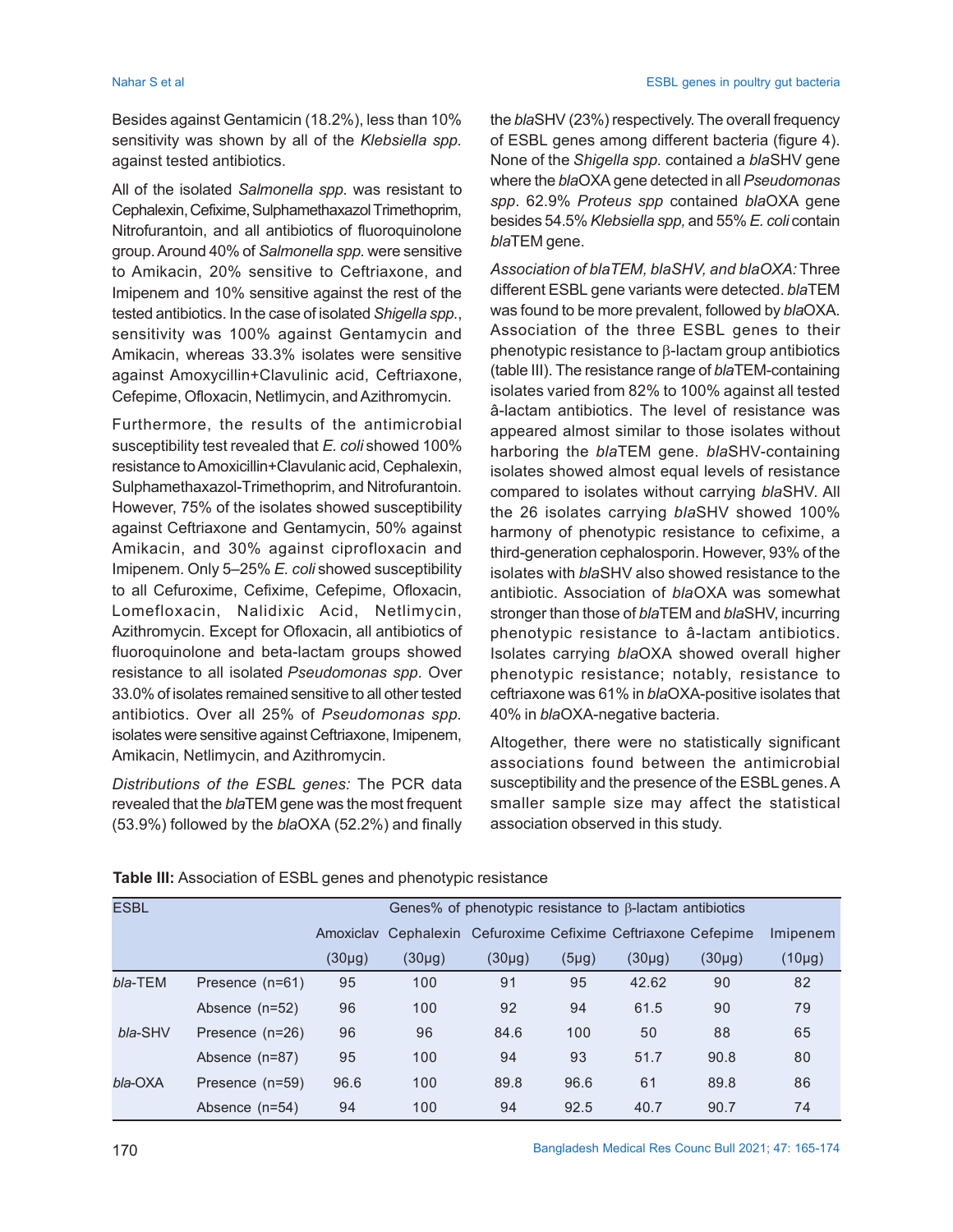### ESBL genes in poultry gut bacteria Nahar S et al. Nahar S et al. Nahar S et al. Nahar S et al. Nahar S et al.



**Figure 3:** Distributions of poultry gut bacteria A total of 113 poultry gut bacteria was shown segmented in pie-chart according to a different genus and species level. The most prevalent isolate was *Proteus spp*. (62.5%), followed by Escherichia coli (20.2%) and Klebsiella spp (11.1%). Some less frequent isolates, namely *Enterobacter, Kurthiapopuli, Cronobacter spp*., and *Eikenella corrodens* were shown together in 'other' segment.





The comparative frequency of the three ESBL genes, *bla*TEM, *bla*OXA, and *bla*SHV has been shown in different enteric bacteria isolated under this study. Yaxis represents the percentage value of the ESBL genes in the respective bacteria shown in the X-axis. *bla*TEM was identified over 50% of all the different isolates. Some isolates revealed overlapping carriage of two or three genes simultaneously. However, overlapping fractions were not shown here. Identification of *bla*OXA and *bla*SHV genes varied species to species. All of the *Pseudomonas spp.*, carry *bla*OXA and none of the *Shigella spp.,* carry *bla*SHV.

### **Discussion**

Poultry faeces is the source of diverse microorganisms. Besides gram-positive bacteria, a

substantial number of pathogenic bacteria also reported in poultry feces.<sup>23</sup> We reported the highest frequency of *Proteus spp.* in poultry feces examined under this study. The higher abundance of *Proteus spp.* in chicken gut content showed harmony with a similar previous report from Bangladesh.<sup>24</sup> Unlikely, some other studies had identified *E.coli* and *Klebsiella spp.* as the most frequent isolates from poultry droppings; we identified these bacteria as the next most abundance isolates after *Proteus spp.*25-27 An endemic poultry bacteria, *Salmonella*, which can potentially contaminate fresh produce or the environment, was also detected in this study.<sup>28, 29</sup> This study has reported some bacteria for the first time in poultry gut-content from Bangladesh. Those uncommon bacteria include *Kurthia populi*, *Cronobacter spp.* and *Eikenella corrodens*.

The increase of antibiotic resistance and the existence of multidrug-resistant ESBL producers have become an emerging issue worldwide. The indiscriminate use of antimicrobials in animal farming is likely to accelerate the development of AMR in pathogens, as well as in commensal organisms. In the current study, all isolates' antimicrobial susceptibility patterns reveal that all of the isolates were resistant against most of the antibiotics included in the study. Moreover, all of the *Klebsiella spp.*, *Shigella spp.*, and *Pseudomonas spp.,* showed more resistance than other isolates. Further, none of the beta-lactam antibiotics was useful toward *Pseudomonas spp*. Some reports showed that *E. coli* has a higher propensity to develop resistance.30 However, resistant pattern observed against ceftriaxone to *Proteus spp.* and *Klebsiella spp.* appeared higher than *E. coli* in this study. This study indicated that the isolated bacteria showed a very high resistance towards most of the antibiotic tested. The resistance pattern of poultry isolates against â-lactam antibiotics was higher than the previous report of Bangladesh.<sup>31</sup> Moreover, carbapenem was found to be effective in the previous report, but lower susceptibility was observed here.<sup>3</sup> Findings indicate that the resistance phenomena against cutting-edge antibiotics have been increasing since the last decades.

The increasing rate of antimicrobial resistant bacteria is a global problem that affects both human and animal ecosystems. The study showed that highly ESBL gene producing bacteria were circulating in poultry feces. *bla*TEM was the most prevalent ESBL gene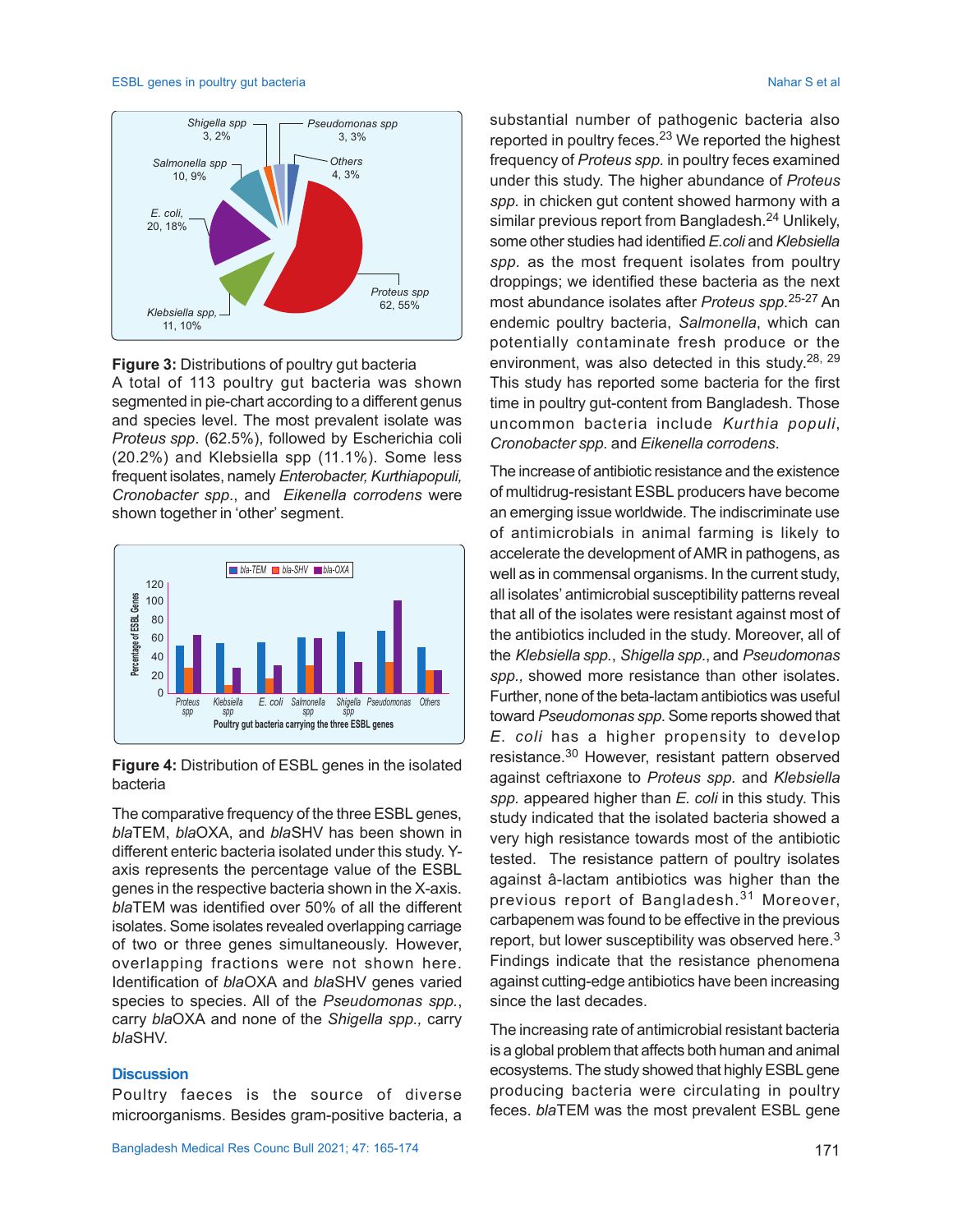detected in this study, followed by *bla*OXA and *bla*SHV, and collectively the ESBL genes revealed higher than previously published studies from the poultry sector.<sup>32</sup> Over the counter availability of antibiotics, no or less stringent rules about their application in agriculture and animal husbandry, and lack of educated human resources are some remarkable factors that contribute to applying irrational antibiotics in poultry flocks. The aberrant uses of antibiotics may eventually enforce acquisition and transmission of both phenotype and genotype AMR in poultry, human, and environment. Further detailed studies should be undertaken to investigate more about these ever-increasing genetic hazards. The bacteria-specific analysis detected a higher ratio of *bla*TEM in *E.coli,* supported by multiple previous studies.33, 34 Likely, *bla*SHV was detected higher in *E.coli* and *Klebsiella spp.* in this study and previously. <sup>35</sup> It was reported that some poultry-borne *E. coli* functions as a potential reservoir of AMR genes that may be transmitted to humans conveniently. $^{\rm 36}$ 

This study showed a significant portion of isolates resistant to many â-lactam antibiotics without carrying either of the three ESBL genes. This observation makes the *bla*TEM, *bla*OXA, and *bla*SHV genes as some unnecessary entities for contributing resistance to â-lactam antibiotics.

The disagreement of the genotype-phenotype association could be explained by other ESBL genes or factors that have not been investigated in this study.<sup>37, 38</sup> Therefore, there are about 200 different types of ESBL genes responsible for conferring resistance to â-lactam antibiotics.39 Varieties of ESBLs genes out of the *bla*TEM, *bla*OXA, and blaSHV lineage may have contributed to the different phenotypic resistance phenomena.40 Previous studies suggest that the distribution of ESBL genotypes can vary in different geographical locations.41 Therefore, studies and surveillance covering broad geographic regions of Bangladesh could validate our present findings of ESBL genes and associated AMR phenotypes.

This study carries several basic limitations. This study was performed in a cross-sectional assessment and follow up could not be carried out due to resource limitations. The convenience sampling was undertaken; however, samples were collected from several districts of Bangladesh to secure some generalizability. This study analyzed only a few ESBL genes and limited  $\beta$ -lactam antibiotics. The small

sample size was also a limiting factor in performing fully powered statistical analyses. However, our results were generated from a resource-limited setting and maintained internal validity by repeating independent experiments where necessary.

### **Conclusion**

ESBL gene producing bacteria have been increasingly recognized in the poultry sector in Bangladesh. The high prevalence of multidrug-resistant bacteria in poultry environments may increase the risk of spread to humans, particularly to those who work close to poultry farms and their excretory products. The high level of antibiotic resistance in poultry faeces from Bangladesh indicates the higher presence of ESBL genes that could impact adverse effects on human-, animal-, and environmental-health.

*Conflict of interest:* None of the authors declared competing or conflict of interest

*Funding:* Bangladesh Medical Research Council (BMRC) *Ethical approval:* NREC of BMRC

*Submitted:* 19 July 2020

*Final revision received:* 22 June 2021

*Accepted:* 30 June 2021

*Published:* 01August 2021

### **References**

- 1. Nikaido H. Multidrug resistance in bacteria. Annual review of biochemistry. 2009;78:119-46. DOI:78.082907.145923
- 2. O'neill J. Antimicrobial resistance. Tackling a Crisis for the Health and Wealth of Nations. 2014. https://www.who.int/ antimicrobial-resistance/news/amr-newsletter-no13 july2016.pdf
- 3. Akinbami OR, Olofinsae S, Ayeni FA. Prevalence of extended spectrum beta lactamase and plasmid mediated quinolone resistant genes in strains of Klebsiella pneumonia, Morganella morganii, Leclercia adecarboxylata and Citrobacter freundii isolated from poultry in South Western Nigeria. PeerJ.6:e5053. DOI:10.7717/peerj.5053
- 4. Zaman SB, Hussain MA, Nye R, Mehta V, Mamun KT, Hossain N. A review on antibiotic resistance: alarm bells are ringing. Cureus. 2017;9. DOI: 10.7759/cureus.1403
- 5. Roe MT, Pillai SD. Monitoring and identifying antibiotic resistance mechanisms in bacteria. Poultry science. DOI:10.1093/ps/82.4.622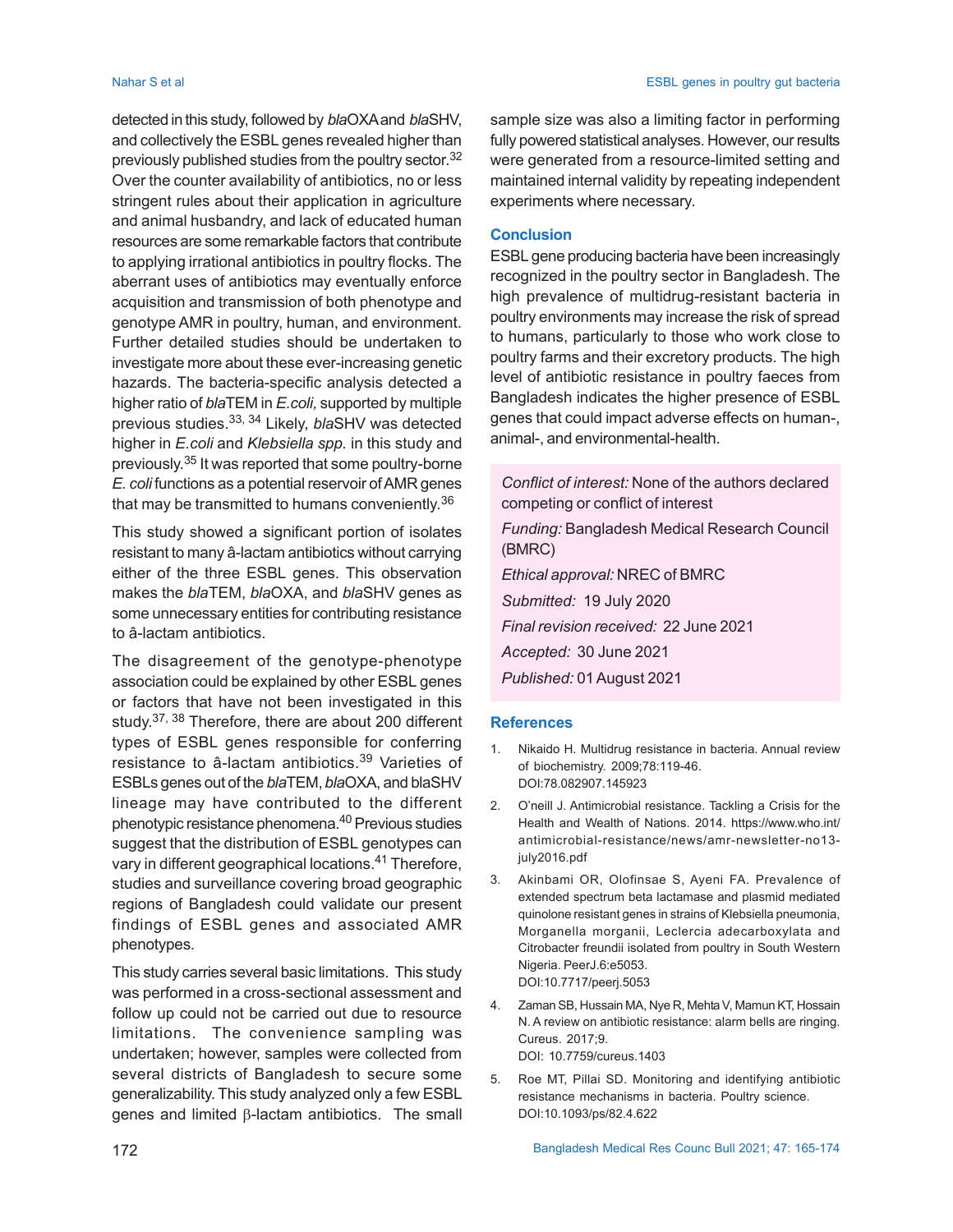### ESBL genes in poultry gut bacteria Nahar S et al. (1999) and the set al. (1999) and the set al. (1999) and the set al. (1999) and the set al. (1999) and the set al. (1999) and the set al. (1999) and the set al. (1999) and

- 6. Gajamer VR, Bhattacharjee A, Paul D, Ingti B, Sarkar A, Kapil J, et al. Emergence of Multidrug-Resistant Uropathogens harboring ESBL, Carbapenem, Aminoglycosides and AmpC resistant genes from Northern India. bioRxiv.375501. DOI:10.1101/375501
- 7. Chantziaras I, Boyen F, Callens Bnd, Dewulf J. Correlation between veterinary antimicrobial use and antimicrobial resistance in food-producing animals: a report on seven countries. Journal of antimicrobial chemotherapy. DOI:10.1093/jac/dkt443
- 8. Pruden A, Larsson DGJ, Amézquita A, Collignon P, Brandt KK, Graham DW, et al. Management options for reducing the release of antibiotics and antibiotic resistance genes to the environment. Environmental health perspectives. DOI:10.1289/ehp.1206446
- 9. Maciuca IE, Williams NJ, Tuchilus C, Dorneanu O, Guguianu E, Carp-Carare C, et al. High prevalence of Escherichia coli-producing CTX-M-15 extended-spectrum betalactamases in poultry and human clinical isolates in Romania. Microbial Drug Resistance.21:651-62. DOI:10.1089/mdr.2014.0248
- 10. van den Bogaard AE, Stobberingh EE. Epidemiology of resistance to antibiotics: links between animals and humans. International journal of antimicrobial agents. DOI:10.1016/S0924-8579(00)00145-X
- 11. Klüsener B, Young JJ, Murata Y, Allen GJ, Mori IC, Hugouvieux V, et al. Convergence of calcium signaling pathways of pathogenic elicitors and abscisic acid in Arabidopsis guard cells. Plant physiology. 2002;130:2152-63. DOI:10.1104/pp.012187
- 12. Bush K, Bradford PA. beta-Lactams and beta-Lactamase Inhibitors: An Overview. Cold Spring Harb Perspect Med. 2016;6. Epub 2016/06/23. DOI: 10.1101/cshperspect. a025247
- 13. Liebana E, Carattoli A, Coque TM, Hasman H, Magiorakos A-P, Mevius D, et al. Public health risks of enterobacterial isolates producing extended-spectrum â-lactamases or AmpC â-lactamases in food and food-producing animals: an EU perspective of epidemiology, analytical methods, risk factors, and control options. Clinical infectious diseases. 2013;56:1030-7.

DOI:10.1093/cid/cis1043

- 14. Doi Y, Paterson D, Egea P, Pascual A, López-Cerero L, Navarro M, et al. Extended-spectrum and CMY-type blactamase-producing Escherichia coli in clinical samples and retail meat from Pittsburgh, USA and Seville, Spain. Clinical Microbiology and Infection. 2010;16:33-8. DOI:10.1111/j.1469-0691.2009.03001.x
- 15. Fang G, Li W, Shen X, Perez-Aguilar JM, Chong Y, Gao X, et al. Differential Pd-nanocrystal facets demonstrate distinct antibacterial activity against Gram-positive and Gramnegative bacteria. Nature communications.9:1-9. DOI:10.1038/s41467-017-02502-3
- 16. Saliu E-M, Vahjen W, Zentek J. Types and prevalence of extended–spectrum beta–lactamase producing

Enterobacteriaceae in poultry. Animal health research reviews. 2017;18:46-57. DOI:10.1017/S1466252317 000020

- 17. Boonyasiri A, Tangkoskul T, Seenama C, Saiyarin J, Tiengrim S, Thamlikitkul V. Prevalence of antibiotic resistant bacteria in healthy adults, foods, food animals, and the environment in selected areas in Thailand. Pathogens and global health.108:235-45. DOI:10.1179/2047773214Y.0000000148
- 18. Tekiner ÝH, Özpýnar H. Occurrence and characteristics of extended spectrum beta-lactamases-producing Enterobacteriaceae from foods of animal origin. brazilian journal of microbiology. 2016;47:444-51. DOI:10.1016/j.bjm.2015.11.034
- 19. Nikolich MP, Hong G, Shoemaker NB, Salyers AA. Evidence for natural horizontal transfer of tetQ between bacteria that normally colonize humans and bacteria that normally colonize livestock. Appl Environ Microbiol. 1994;60:3255-60. PubMed:7944364
- 20. Cappuccino JG, Sherman N. Microbiology: a laboratory manual (Vol. 9). Pearson/ Benjamin Cummings; 2008.
- 21. Wayne PA. Clinical and laboratory standards institute. Performance standards for antimicrobial susceptibility testing. 29<sup>th</sup> Edition Available from: https://clsi.org/media/ 2663/m100ed 29\_sample.pdf
- 22. Ahmed OB, Dablool AS. Quality improvement of the DNA extracted by boiling method in gram negative bacteria. International Journal of Bioassays. 2017; 6:5347-9. DOI: 10.21746/ijbio.2017.04.004
- 23. Bolan NS, Szogi AA, Chuasavathi T, Seshadri B, Rothrock Jr MJ, Panneerselvam P. Uses and management of poultry litter. World's Poultry Science Journal. 2010;66:673-98. DOI:10.1017/S0043933910000656
- 24. Nahar A, Siddiquee M, Nahar S, Anwar KS, Islam S. Multidrug resistant-proteus mirabilis isolated from chicken droppings in commercial poultry farms: Bio-security concern and emerging public health threat in Bangladesh. Journal of Biosafety & Health Education. 2014; 2:120. DOI:10.4172/2332-0893.1000120
- 25. Akond MA, Alam S, Hassan SMR, Shirin M. Antibiotic resistance of Escherichia coli isolated from poultry and poultry environment of Bangladesh. Internet Journal of Food Safety. 2009;11:19-23.
- 26. Ogunleye AO, Okunlade AO, Jeminlehin FO, Ajuwape ATP. Antibiotic resistance in Escherichia coli isolated from healthy cattle at a major cattle market in Ibadan, Oyo State, South Western, Nigeria. African Journal of Microbiology Research.7:4572-5. DOI:10.5897/AJMR2013.6028
- 27. Kim HB, Park CH, Kim CJ, Kim E-C, Jacoby GA, Hooper DC. Prevalence of plasmid-mediated quinolone resistance determinants over a 9-year period. Antimicrobial agents and chemotherapy. 2009;53:639-45. DOI: 10.1128/AAC.01051-08